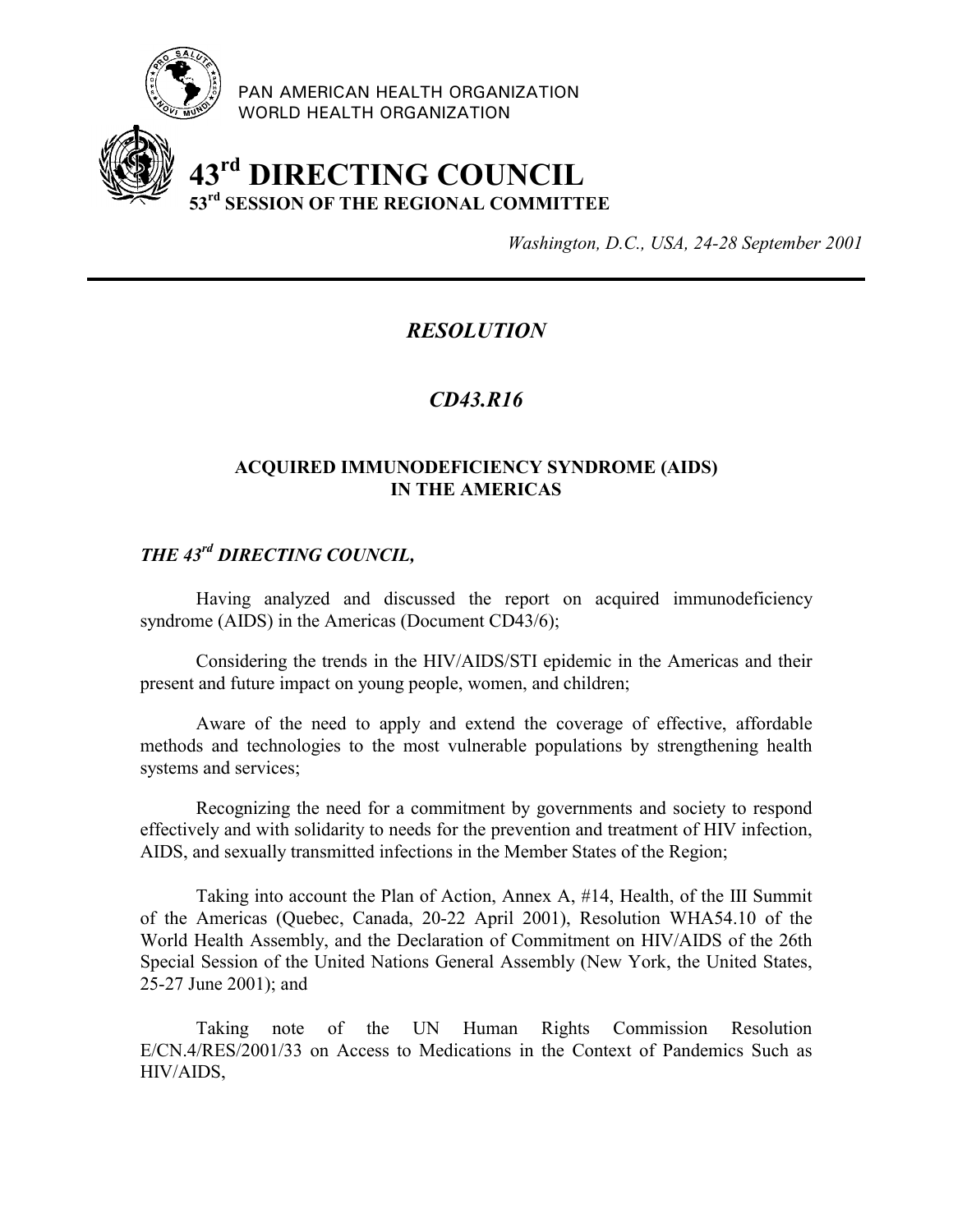CD43.R16 (Eng.) Page 2

#### *RESOLVES:*

- 1. To urge the Member States to:
- (a) actively contribute to the time-bound goals set at the June 2001 special session of the United Nations General Assembly in its Declaration of Commitment on HIV/AIDS;
- (b) accord HIV/AIDS/STI the highest-level of priority among health and development issues and to allocate the necessary and essential resources for their prevention and control, including financial and human resources to curb and reverse the spread of HIV/AIDS/STI;
- (c) focus greater efforts on preventing the sexual transmission of HIV and other sexually transmitted infections through education; mass communication; social marketing; the promotion of abstinence, fidelity, and increased access to condoms; voluntary counseling and testing; and the promotion of sexual and reproductive health, targeting young adults and adolescents, as well as vulnerable populations;
- (d) ensure the provision of a safe blood supply, the prevention of mother-to-child transmission, and the establishment of high-quality surveillance in order to control the epidemic;
- (e) heighten their national response, promoting greater intersectoral involvement that includes the private sector and broadening the coverage and scope of the prevention and care services for the communities most affected by and vulnerable to the epidemic;
- (f) continue to fight the stigma and discrimination associated with HIV/AIDS by strengthening the necessary legislative measures, and raising awareness among the population;
- (g) join and support subregional initiatives such as the Pan Caribbean Plan for the Prevention and Treatment of HIV/AIDS/STI, horizontal cooperation processes, and the development of networks for cooperation and the exchange of technology among countries;
- (h) enhance prevention efforts directed toward particularly affected and vulnerable groups and include the active participation of these populations and communitybased organizations in a peer education approach;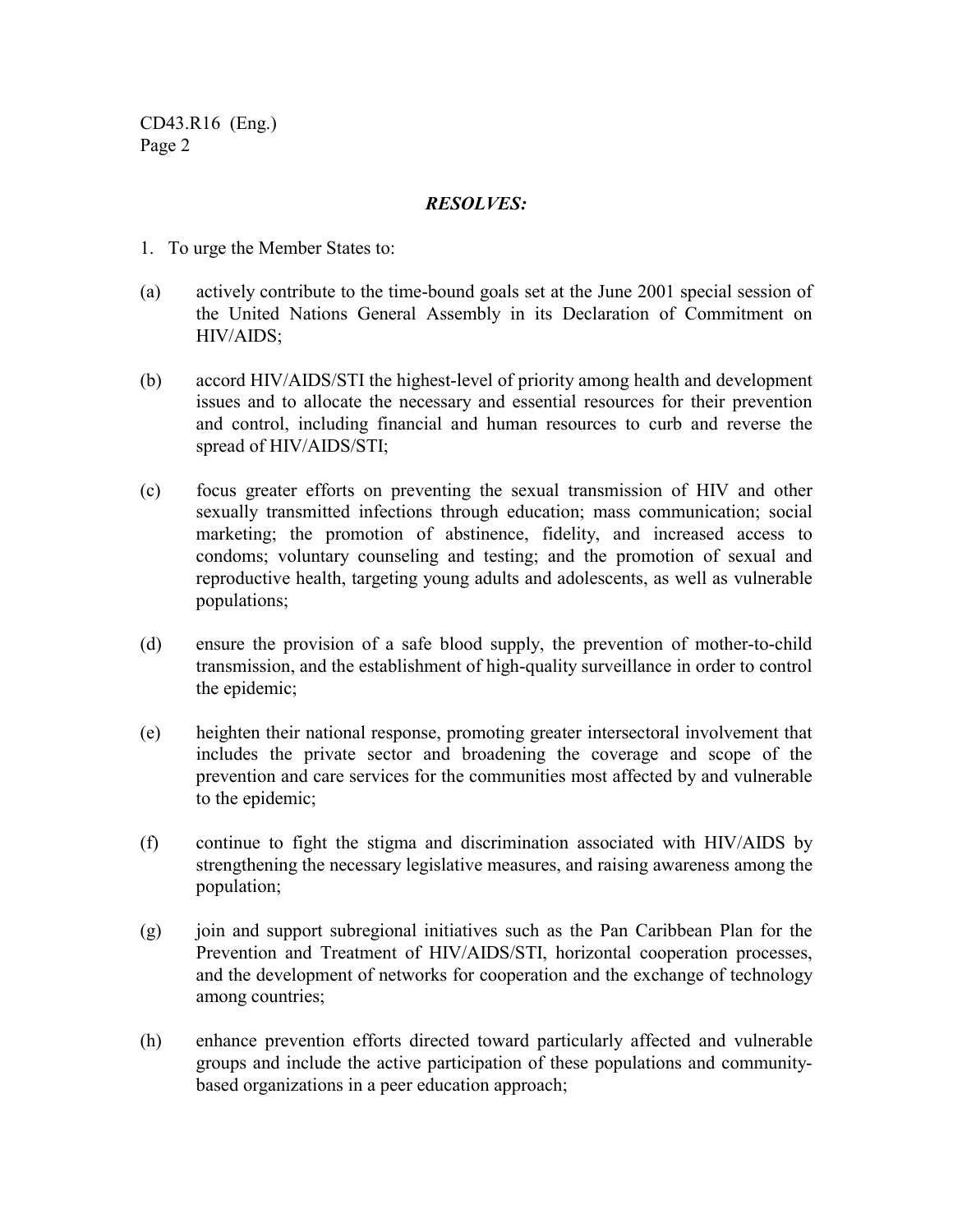- (i) support the development of the Global Health Fund, particularly encouraging the active participation of developing countries and urging financial and other contributions from governments, public and private sectors, and all civil society to help reach the UNGASS goal of US\$ 7 to 10 billion as the annual expenditure on the epidemic in low- and middle-income countries and those experiencing, or at risk of experiencing, rapid expansion of HIV/AIDS;
- (j) promote the participation of all civil society actors, including people living with HIV/AIDS, as essential partners in addressing the epidemic;
- (k) in partnership with civil society and the business sector, strengthen health care systems and address factors affecting the provision of HIV-related drugs, including anti-retroviral drugs, *inter alia*, affordability and pricing, including differential pricing, and technical and health care system capacity;
- (l) consider using the existing flexibility available within international trade agreements in order to promote access to medicines to treat HIV/AIDS;
- (m) strengthen the national commitment of each of the Member States to implement prevention programs;
- (n) support education intervention initiatives which may include harm-reduction efforts, with the goal of diminishing infection rates among injecting drug users.
- 2. To request the Director to:
- (a) continue to facilitate the interagency, interinstitutional, and intersectoral response promoted by UNAIDS to support the design, execution, and evaluation of national and regional strategic plans and programs for the prevention and care of HIV/AIDS/STI;
- (b) promote increased capacity to offer comprehensive care to people with HIV/AIDS in the Americas, including greater access to drugs, both anti-retrovirals and drugs against opportunistic infections**,** and clinical laboratory supplies in order to improve the diagnosis of STI/HIV and the monitoring of treatment of these and related conditions;
- (c) build on PAHO's experience and that of its partners in addressing gender issues, including the vulnerability of women and the role of men, as an integral part of HIV prevention and care activities;